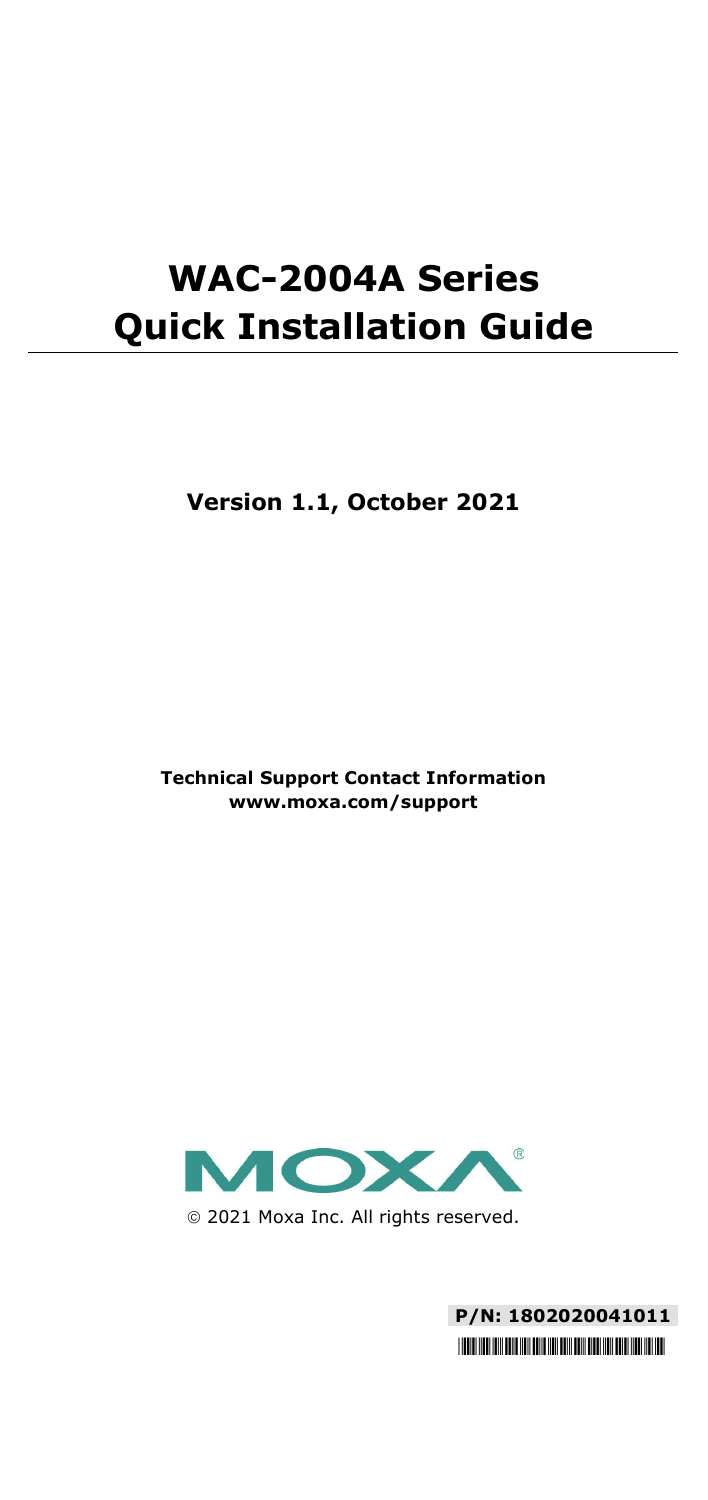# **Overview**

The goal of zero-latency roaming is to allow clients to seamlessly maintain their communications as they move from one access point to another. The advanced Moxa Wireless Access Controller, the WAC-2004A, together with controller-based Turbo Roaming technology, enables millisecond-level roaming over different IP subnets. The advanced roaming algorithm along with Mobile IP technology allow wireless clients to roam between APs in different IP subnets within milliseconds while upholding stringent security in demanding environments. The WAC-2004A is rated to operate at temperatures of 0 to 50°C and is rugged enough for on-site installation in any harsh industrial environment.

## **Package Checklist**

The WAC-2004A Series wireless access controller is shipped with the following items. If any of these items are missing or damaged, please contact your customer service representative.

- WAC-2004A Series wireless controller
- 2 AC power cords (C13-type, US and EU)
- 1 serial console cable (DB9-type, female-to-female)
- 2 RJ45 connector protective caps
- Rackmount kit
- Quick installation guide (printed)
- Warranty card

#### **Installation and Configuration**

Before installing the WAC-2004A, verify that all items in the Package Checklist are in the box.

Note that the WAC-2004A must be configured before use. Refer to the *WAC-2004A Series User's Manual* for more details.

The WAC-2004A has a **default IP address of 192.168.127.253**, which you must use when connecting to the device via LAN 1 (LAN 2 is reserved for future expansion) for the first time. When configuring the WAC-2004A for the first time, use the following default username and password:

Username: **admin** Password: **moxa**



For security reasons, we strongly recommend changing the default password. To do so, select **Maintenance Username/Password**, and then follow the on-screen instructions.

To make the changes effective, you must click **Save Configuration** to save the changes (**Restart** to apply the changes).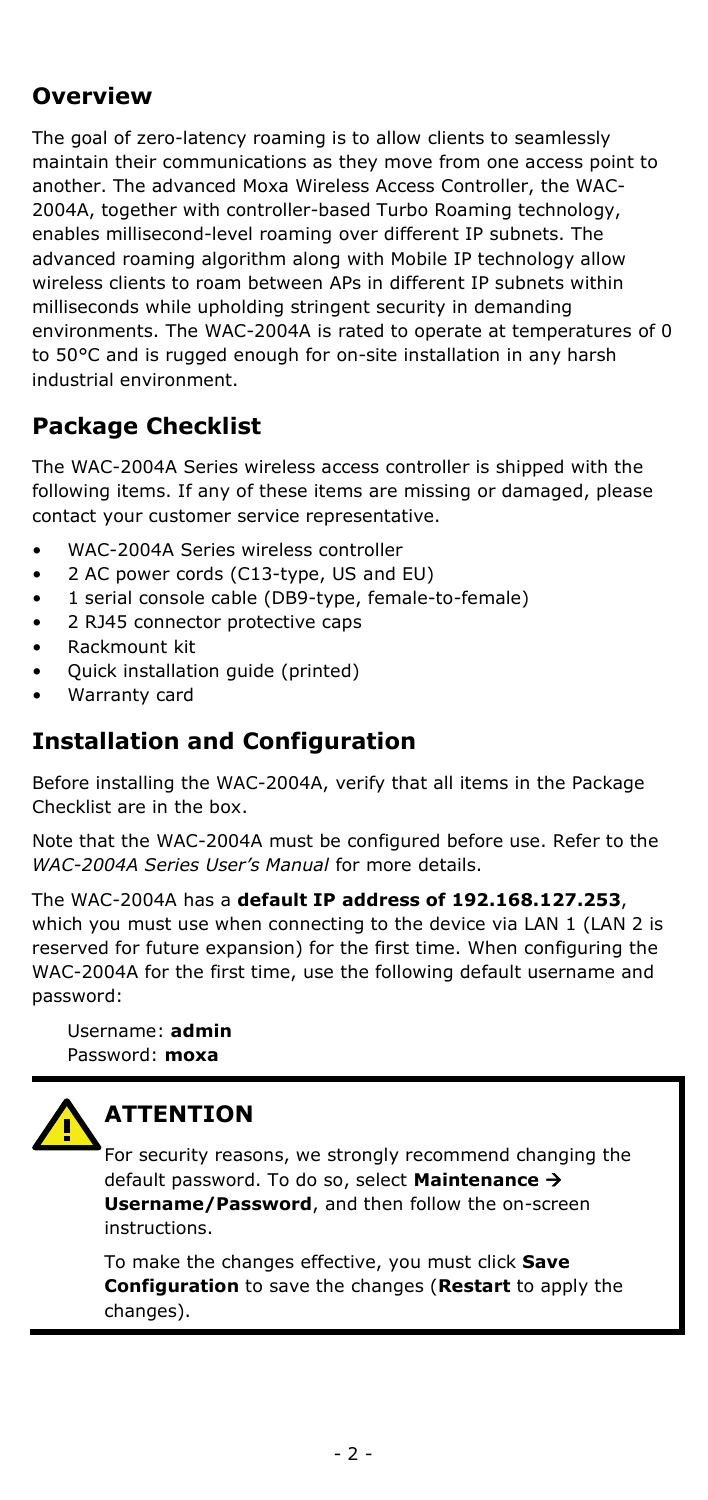#### **Panel Layout of the WAC-2004A Series**

#### **Front Panel View**



#### **Back Panel View**



- 1. Rackmount kit
- 2. LAN 1: 10/100/1000BaseT(X) (RJ45 type)
- LAN 2: Reserved for future expansion (RJ45 type)
- 3. RS-232 console port (DB9-type, male)
- 4. Reset button (reset power immediately)
- 5. Power button (long press to power off the device)
- 6. System LEDs: PWR1, PWR2, Fault, State, Primary, Backup, LAN1/2 LEDs: 100M/1G
- 7. Grounding screw
- 8. Power sockets for AC power inputs, requires a power cord with a type C13 connector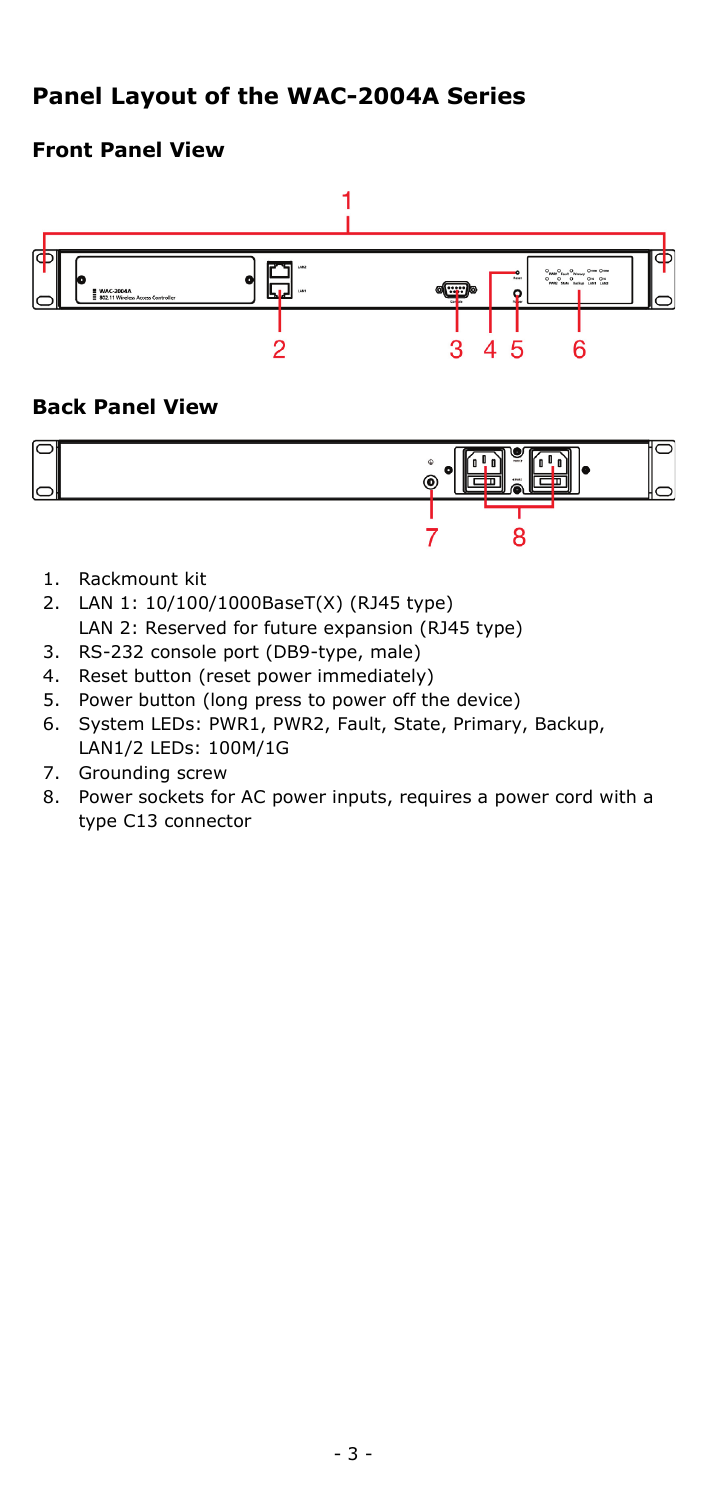# **Mounting Dimensions**



#### **Rackmount**

Use six screws to attach the WAC-2004A to a standard rack.



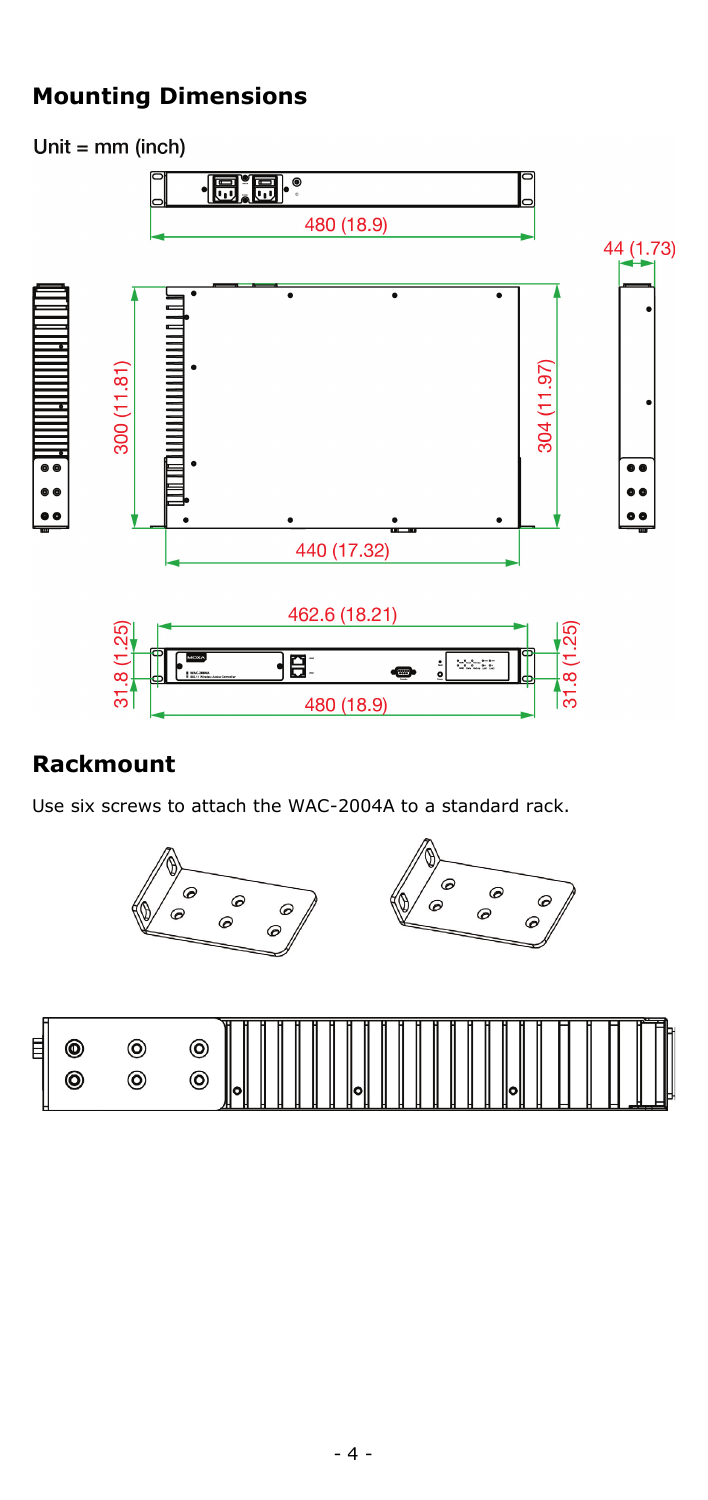# **Grounding the WAC-2004A**

Grounding and wire routing help limit the effects of noise due to electromagnetic interference (EMI). Run the ground wire from the ground screw on the rear side (shown below) to the grounding surface prior to connecting devices.





# **ATTENTION**

If protective earthing is used as a safeguard, the instructions shall require connection of the equipment protective earthing conductor to the installation protective earthing conductor (for example, by means of a power cord connected to a socket outlet with earthing connection).

#### **Connecting the Power Inputs**

The WAC-2004A supports dual redundant power supplies: Power Supply 1 (PWR1) and Power Supply 2 (PWR2). The connections for PWR1 and PWR2 are located on the rear side (shown below). Be sure to use a standard power cord with an IEC C13 connector, which is compatible with the AC power inlet.



**NOTE** The WAC-2004A is powered up automatically once the AC power cord is connected and the switch on the power connector on the back panel is set in the **On** position.

> To power off the WAC-2004A, press the Power button on the front panel for 5 to 10 seconds. Turn off the switch on the power connector and remove the power cord if necessary.

If the power connector switch is not turned off, the AC power is not disconnected, and the WAC-2004A was powered off using the Power button, the device can be powered back on by pressing the Power button again.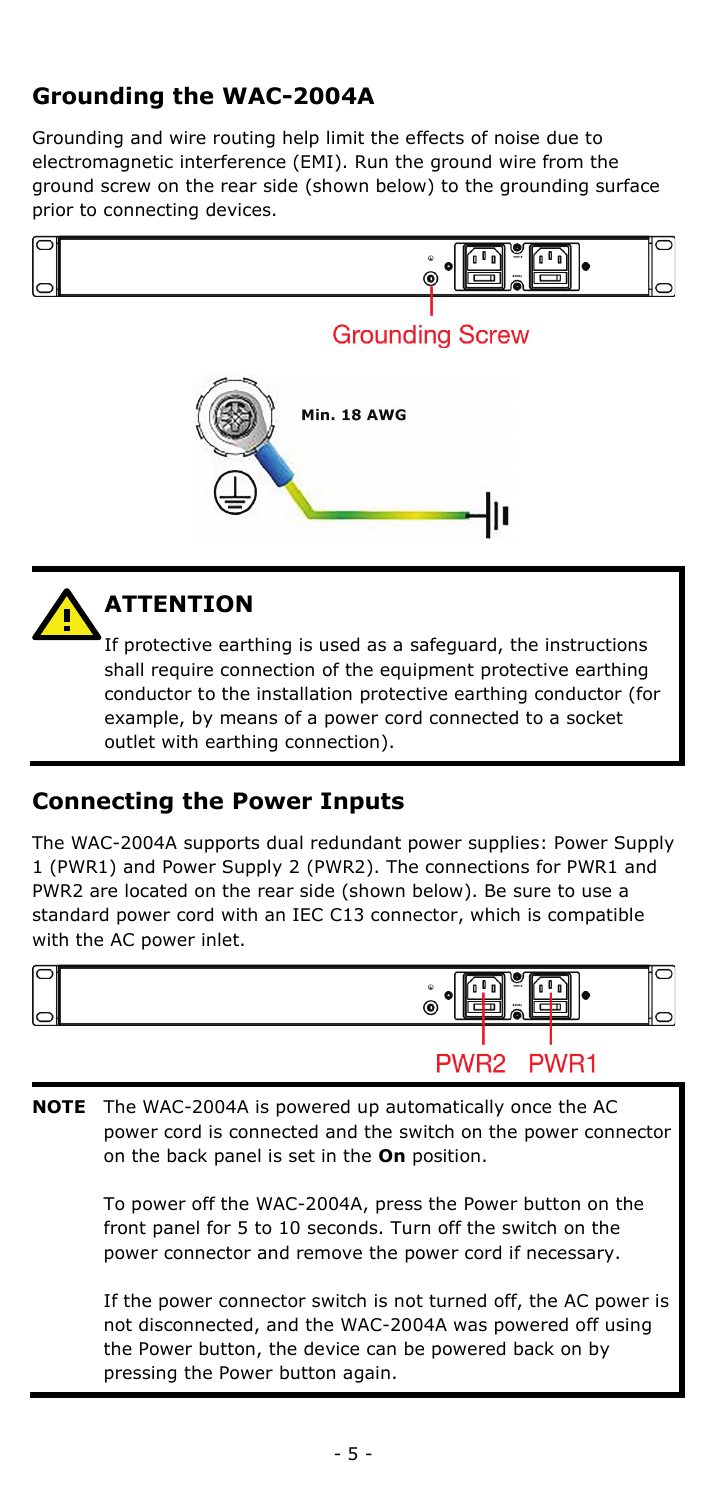

# **ATTENTION**

Please make sure the switch on the PWR1 and PWR2 connectors on the back of the WAC-2004A are turned off before connecting the power cords and physically installing the device.

#### **Pin Assignments**

#### **Gigabit Ethernet Port Connection**

The WAC-2004A provides 1 Gigabit Ethernet connector (LAN 1) and 1 reserved Ethernet connector (LAN 2) for future expansion. When the cable is properly connected, the LEDs on the RJ45 connectors will glow to indicate a proper connection.



| Pin | 10/100 Mbps | <b>1000 Mbps</b> |
|-----|-------------|------------------|
|     | $ETx+$      | $TRD(0) +$       |
| 2   | ETx-        | $TRD(0)$ -       |
| 3   | $ERx+$      | $TRD(1) +$       |
| 4   |             | $TRD(2) +$       |
| 5   |             | $TRD(2)-$        |
| 6   | ERx-        | $TRD(1)$ -       |
| 7   |             | $TRD(3) +$       |
| 8   |             | $TRD(3)-$        |
|     |             |                  |

**NOTE** The pin numbers for the 8-pin RJ45 connectors (and ports) are typically not labeled on the connector (or port). Refer to the diagram above to see how the RJ45's pins are numbered.

#### **Serial Console Connection**

The WAC-2004A provides one serial port with a DB9 male connector for its console access. The pin assignments are shown in the following table:

| 12345 |  |
|-------|--|
|       |  |
| 6789  |  |

| Pin | <b>RS-232</b> |
|-----|---------------|
| 1   | DCD           |
| 2   | RxD           |
| 3   | TxD           |
| 4   | DTR           |
| 5   | GND           |
| 6   | <b>DSR</b>    |
| 7   | <b>RTS</b>    |
| 8   | CTS           |
| ٩   |               |

**NOTE** The pin numbers for the male DB9 connectors, and hole numbers for the female DB9 connectors are labeled on the connector. However, the numbers are typically very small, so you may need to use a magnifying glass to see the numbers clearly.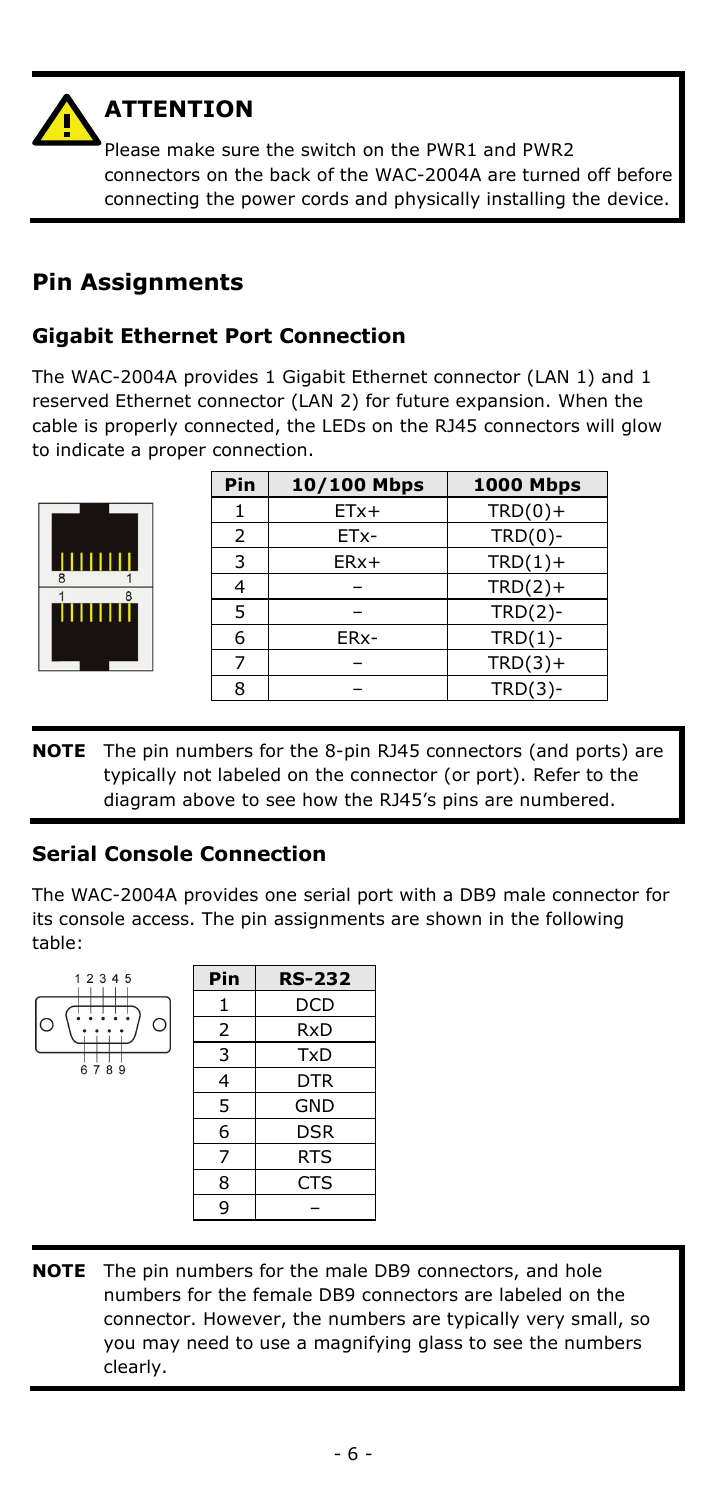# **Front Panel LEDs**

| LED                                        | <b>Color</b>  | <b>State</b>        | <b>Description</b>                 |  |  |
|--------------------------------------------|---------------|---------------------|------------------------------------|--|--|
| <b>Front Panel LED Indicators (System)</b> |               |                     |                                    |  |  |
| PWR <sub>1</sub>                           | Green         | On                  | Power is being supplied from       |  |  |
|                                            |               |                     | power input 1.                     |  |  |
|                                            |               | Off                 | Power is not being supplied from   |  |  |
|                                            |               |                     | power input 1.                     |  |  |
|                                            | Green         | On                  | Power is being supplied from       |  |  |
| PWR <sub>2</sub>                           |               |                     | power input 2.                     |  |  |
|                                            |               | Off                 | Power is not being supplied from   |  |  |
|                                            |               |                     | power input 2.                     |  |  |
|                                            | Red           | On                  | Booting; System Error.             |  |  |
| Fault                                      |               | <b>Blinking</b>     | IP address conflict (interval: 0.5 |  |  |
|                                            |               | (fast)              | sec).                              |  |  |
|                                            |               | $\bigcap_{i=1}^{n}$ | Normal status.                     |  |  |
|                                            |               | Green               | Software is ready.                 |  |  |
| State                                      | Green<br>/Red | Green               | The WAC has been located by the    |  |  |
|                                            |               | (Blinking)          | Search Utility (interval: 1 sec).  |  |  |
|                                            |               | Red                 | Booting error.                     |  |  |
|                                            |               | On                  | This WAC is operating as the       |  |  |
| Primary                                    | Green         |                     | primary roaming controller.        |  |  |
|                                            |               | Off                 | This WAC is NOT operating as the   |  |  |
|                                            |               |                     | primary roaming controller.        |  |  |
|                                            | Green         | On                  | This WAC is operating as the       |  |  |
| Backup                                     |               |                     | backup roaming controller.         |  |  |
|                                            |               | Off                 | This WAC is NOT operating as the   |  |  |
|                                            |               |                     | backup roaming controller.         |  |  |
|                                            | Green         | On                  | The 1 Gbps LAN port is connected.  |  |  |
| LAN1/2 1G<br>(2-reserved)                  |               | <b>Blinking</b>     | The WAC has been located by the    |  |  |
|                                            |               |                     | Search Utility (interval: 1 sec).  |  |  |
|                                            |               | Off                 | The 1 Gbps LAN port is             |  |  |
|                                            |               |                     | disconnected.                      |  |  |
|                                            | Amber         | On                  | The 100 Mbps LAN port is           |  |  |
|                                            |               |                     | connected.                         |  |  |
| LAN1/2 100M                                |               | <b>Blinking</b>     | The WAC has been located by the    |  |  |
| (2-reserved)                               |               |                     | Search Utility (interval: 1 sec).  |  |  |
|                                            |               | Off                 | The 100 Mbps LAN port is           |  |  |
|                                            |               |                     | disconnected.                      |  |  |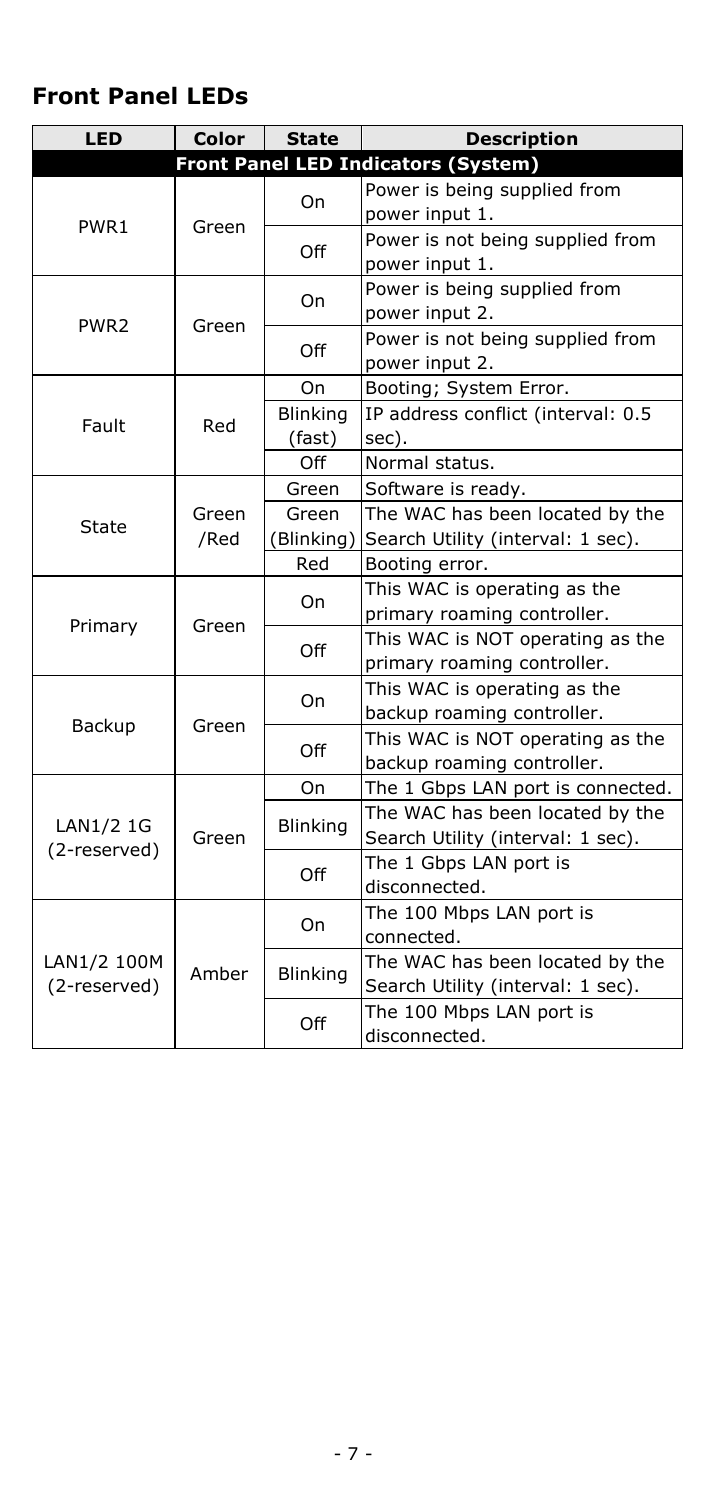# **Specifications**

| <b>Technology</b>               |                                              |  |
|---------------------------------|----------------------------------------------|--|
| <b>Standards</b>                | IEEE 802.11i for Wireless Security           |  |
|                                 | IEEE 802.3 for 10Base5                       |  |
|                                 | IEEE 802.3u for 100BaseT(X)                  |  |
|                                 | IEEE 802.3ab for 1000BaseT                   |  |
| Security                        | WPA/WPA2 (IEEE 802.1X/RADIUS, TKIP and       |  |
|                                 | AES)                                         |  |
| <b>Protocol Support</b>         |                                              |  |
| <b>General Protocols</b>        | ARP, DNS, HTTP, HTTPS, ICMP, IP, LLDP, Proxy |  |
|                                 | ARP, RADIUS, SMTP, SNMP, SNTP, SSH,          |  |
|                                 | SYSLOG, TCP, TE <mark>LNET, TFTP, UDP</mark> |  |
| <b>Interface</b>                |                                              |  |
| AC Power Sockets                | 2 (C14 inlet)                                |  |
| Console                         | 1, RS-232 (DB9-type, male)                   |  |
| LAN Port (LAN1)                 | 1, 10/100/1000BaseT(X), auto negotiation     |  |
|                                 | speed (RJ45-type)                            |  |
| LAN Port (LAN2)                 | 1, Reserved for future expansion (RJ45-type) |  |
| <b>LED Indicators</b>           | PWR1, PWR2, Fault, State, Primary, Backup,   |  |
|                                 | LAN                                          |  |
| <b>Power Requirements</b>       |                                              |  |
| Input Voltage                   | Dual AC inputs, 100 to 240 VAC/VDC auto-     |  |
|                                 | ranging, 47 to 63 Hz                         |  |
| Connector                       | IEC 60320 C14 inlet, required to connect to  |  |
|                                 | power cords with C13 type connectors.        |  |
| <b>Physical Characteristics</b> |                                              |  |
| Housing                         | SECC sheet metal (1 mm)                      |  |
| Dimensions                      | 304 x 440 x 44 mm (11.97 x 17.32 x 1.73 in)  |  |
|                                 | (without rackmount ears)                     |  |
| Weight                          | 4.55 kg (10.03 lbs)                          |  |
| Installation                    | Standard 19-inch rack mounting               |  |
| <b>Environmental Limits</b>     |                                              |  |
| Operating                       | Standard models: 0 to 50°C (32 to 122°F)     |  |
| Temperature                     |                                              |  |
| Storage Temperature             | -40 to 85°C (-40 to 185°F)                   |  |
| Ambient Relative                | 5 to 95% (non-condensing)                    |  |
| Humidity                        |                                              |  |
| Regulatory Approvals*           |                                              |  |
| Safety                          | IEC 60950-1, UL 62368-1, IEC 62368-1         |  |
| <b>EMC</b>                      | EN 55032/35, EN 61000-6-2/-6-4               |  |
| EMI                             | CISPR 32, FCC Part 15B Class A               |  |
| EMS                             | IEC 61000-4-2 ESD: Contact: 8 kV; Air: 15 kV |  |
|                                 | IEC 61000-4-3 RS: 80 MHz to 1000 MHz: 20     |  |
|                                 | V/m                                          |  |
|                                 | IEC 61000-4-3 RS: 1400 MHz to 2000 MHz: 10   |  |
|                                 | V/m                                          |  |
|                                 | IEC 61000-4-3 RS: 2000 MHz to 2700 MHz: 5    |  |
|                                 | V/m                                          |  |
|                                 | IEC 61000-4-3 RS: 5100 MHz to 6000 MHz: 3    |  |
|                                 | V/m                                          |  |
|                                 | IEC 61000-4-4 EFT: Power: 4 kV; Signal: 2 kV |  |
|                                 | IEC 61000-4-5 Surge: Power: 2 kV; Signal: 1  |  |
|                                 | kV                                           |  |